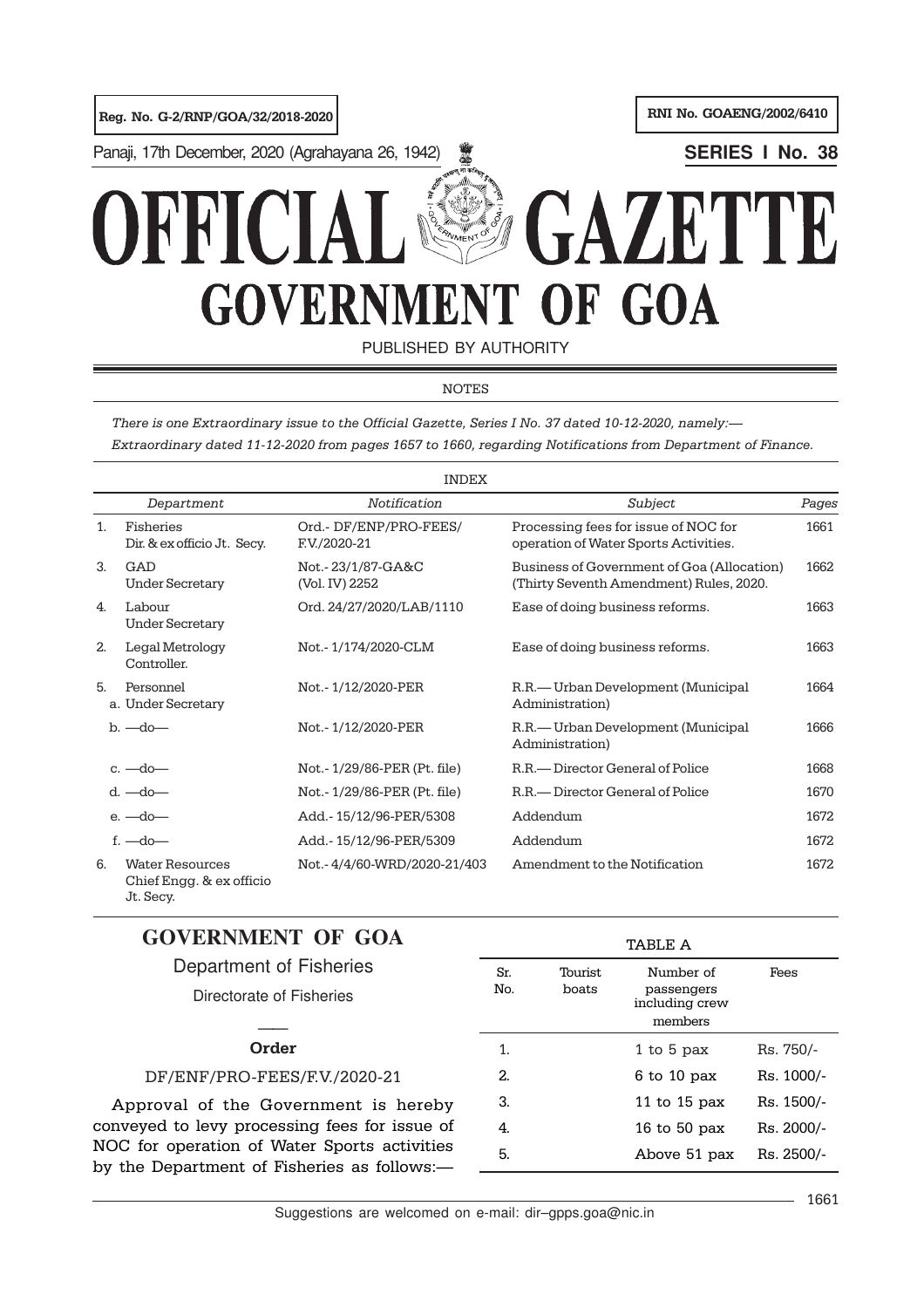|            | TABLE B                       |                                              |                             |  |  |  |  |  |  |
|------------|-------------------------------|----------------------------------------------|-----------------------------|--|--|--|--|--|--|
| Sr.<br>No. | Water<br>Sports<br>activities | Boats/<br>equipments                         | Fees                        |  |  |  |  |  |  |
| 1.         |                               | Water Scooter                                | Rs. 200/- per<br>scooter.   |  |  |  |  |  |  |
| 2.         |                               | Water skiing                                 | Rs. 500/- per<br>equipment. |  |  |  |  |  |  |
| З.         |                               | Para sailing                                 | Rs. 500/- per<br>equipment. |  |  |  |  |  |  |
| 4          |                               | Jet ski                                      | Rs. 500/- per<br>equipment. |  |  |  |  |  |  |
| 5.         |                               | Kayaking/canoeing/ Rs. 500/- per<br>/rafting | equipment.                  |  |  |  |  |  |  |
| 6.         |                               | Any other                                    | Rs. 500/- per<br>equipment. |  |  |  |  |  |  |

Every owner of boat shall make an application accompanied by the fees as specified in the above tables to the Director of Fisheries for grant of NOC for operation of water sports activities.

These fees will come into force from the date of publication in Official Gazette.

This issue with the approval of Government vide entry No. 7213/F dated 02-12-2020.

This supersedes earlier order No. DF/ENF/ /Renewal Fees/1529/2013-14 dated 24-06-2016.

> By order and in the name of the Governor of Goa.

Dr. Shamila Monteiro, Director and ex officio/Joint Secretary (Fisheries).

Panaji, 15th December, 2020.

Department of General Administration

 $\overline{\phantom{a}}$ 

## —— **Notification**

## 23/1/87-GA&C (Vol. IV)/2252

In exercise of the powers conferred by Article 166 of the Constitution of India and all other powers enabling him in this behalf, the Governor of Goa hereby makes the rules so as to further amend the Business of the Government of Goa (Allocation) Rules, 1987, as follows, namely:—

1. Short title and commencement.— (1) These rules may be called the Business of the Government of Goa (Allocation) (Thirtyseventh Amendment) Rules, 2020.

(2) They shall come into force on the date of their publication in the Official Gazette.

2. Amendment of Schedule.— In the Schedule appended to the Business of the Government of Goa (Allocation) Rules, 1987, for serial number 24 and entries against it, the following shall be substituted, namely:-

"24. Department of New and Renewable Energy:

(a) Solar Energy including photovoltaic devices, their development and production, installation and application.

(b) Tidal, Geothermal and Wind Energy including their use for generation of power and applications.

(c) Hydel Power projects below 25MW capacity.

(d) Biogas, its production units and related schemes.

(e) Biomass, production of Biomass briquettes, energy and ethanol.

(f) Implementation of all centrally funded Schemes of Ministry of New and Renewable Energy, Government of India including those under Public Private Partnership mode.

(g) Implementation of all State funded Schemes related to New and Renewable Energy including those under Public Private Partnership mode.

(h) Electric/Hybrid vehicles, promotion of their production, sales and use in public and private sector including charging stations and related infrastructure.

(i) Research and development activity in the field of new and renewable energy sources.

(j) Goa Energy Development Agency.

(k) Any other scheme, programme or proposal allotted to the Department by the State/Central Government or any other Agency.".

By order and in the name of the Governor of Goa.

Shripad Arlekar, Under Secretary (GA-II). Porvorim, 9th December, 2020.

1662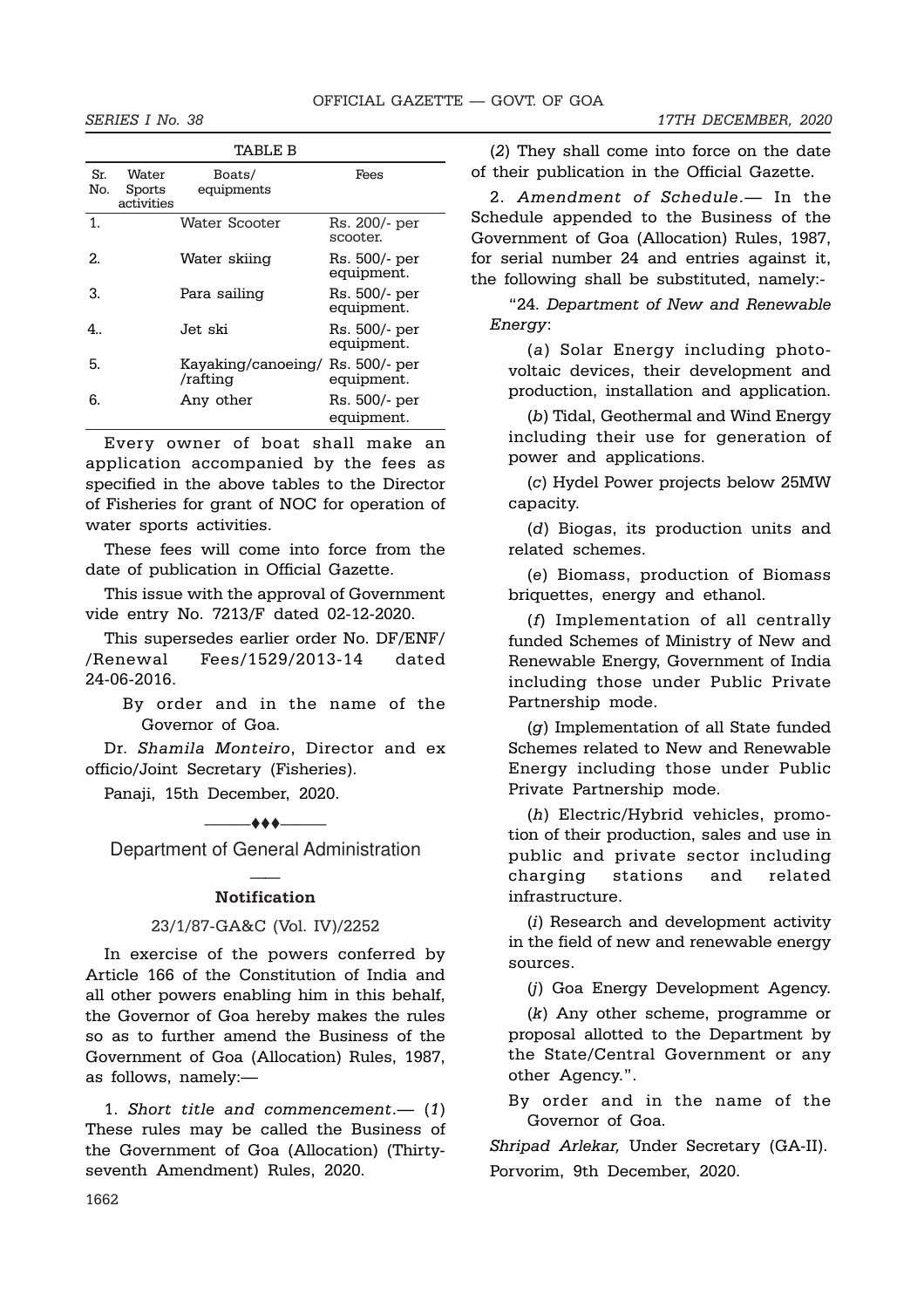## Department of Labour

## Order

## 24/27/2020/LAB/1110

In pursuance of the Ease of Doing Business reforms, to implement the recommendations of the Ease of Doing business initiatives of the Department for Promotion of Industry and Internal Trade (DPIIT), Ministry of Commerce, Government of India, the renewal procedures for Certificates/Registrations/License or establishments is hereby simplified by introducing an Auto-renewal system upon prescribed online payment of fees under the followings Acts and rules henceforth.

1. Registrations under the Goa, Daman and Diu Shops and Establishments Act, 1973 and the Goa, Daman and Diu Shops and Establishments Rules, 1975.

 2. License under the Contract Labor (Regulation and Abolition) Act, 1970 and the Goa, Daman and Diu Contract Labour (Regulation and Abolition) Rules, 1972.

3. License under the Inter-State Migrant Workmen (Regulation of Employment and Conditions of Service) Act, 1979 and the Goa, Daman and Diu Inter-State Migrant Workmen (Regulation of Employment and Conditions of Service) Rules, 1982.

Such auto-renewal shall be given for a period as prescribed under the provisions of the above Acts and Rules with reference to the renewal of Registration Certificate and Licenses, upon the payment of required fees. The establishments shall be eligible for such auto-renewal based on the following conditions:

• There shall be no change in the particulars of Form IV (Goa, Daman and Diu Shops and Establishments Rules, 1975); Form VII (Contract Labour Regulation and Abolition Rules, 1972) and Form IX (Goa, Daman and Diu Inter-State Migrant Workmen (Regulation of Employment and Conditions of Service) Rules, 1982).

• The fee payable shall be as specified in Rule 5, Schedule A of the Goa, Daman & Diu Shops and Establishments Rules, 1975); Rule 26(2) of the Contract Labour Regulation Abolition Rules, 1972 and Rule 12 (2) of the, Goa, Daman and Diu Inter-State Migrant Workmen (Regulation of Employment and Conditions of Service) Rules, 1982.

• The Auto-renewal shall be for those establishments who have obtained the registration certificates/licences through online mode and who data is available in the system.

• The Auto-renewal shall not be applicable to the applications if there are any change in the particulars of the renewal application. Such applications shall follow the laid down process of Amendment and the case shall be processed accordingly.

The digital Certificate of renewal of registration/license processed under autorenewal shall be available on the portal in the log-in credentials of the individual applicants.

This order shall come into effect immediately and is issued on the approval of the Government.

By order and in the name of the Governor of Goa.

A. S. Mahatme, Under Secretary, Labour.

Porvorim, 14th December, 2020.

# $\longrightarrow$ Department of Legal Metrology

## Notification

## 1/174/2020-CLM

Further to the Ease of Doing Business reforms undertaken by the Department of Legal Metrology, Government of Goa is hereby making the following changes in the online system effectively.

Compliance inspection under the Legal Metrology Act, 2009 and Rules made thereunder shall be carried out through the Centralized Inspection System of the Goa single window system. The online system has following features:

1. Establishments and/or businesses that are eligible for compliance inspection are randomly selected for inspection by computerized system.

2. Inspectors are allotted to the establishment and/or businesses based on the jurisdiction and the same Inspector shall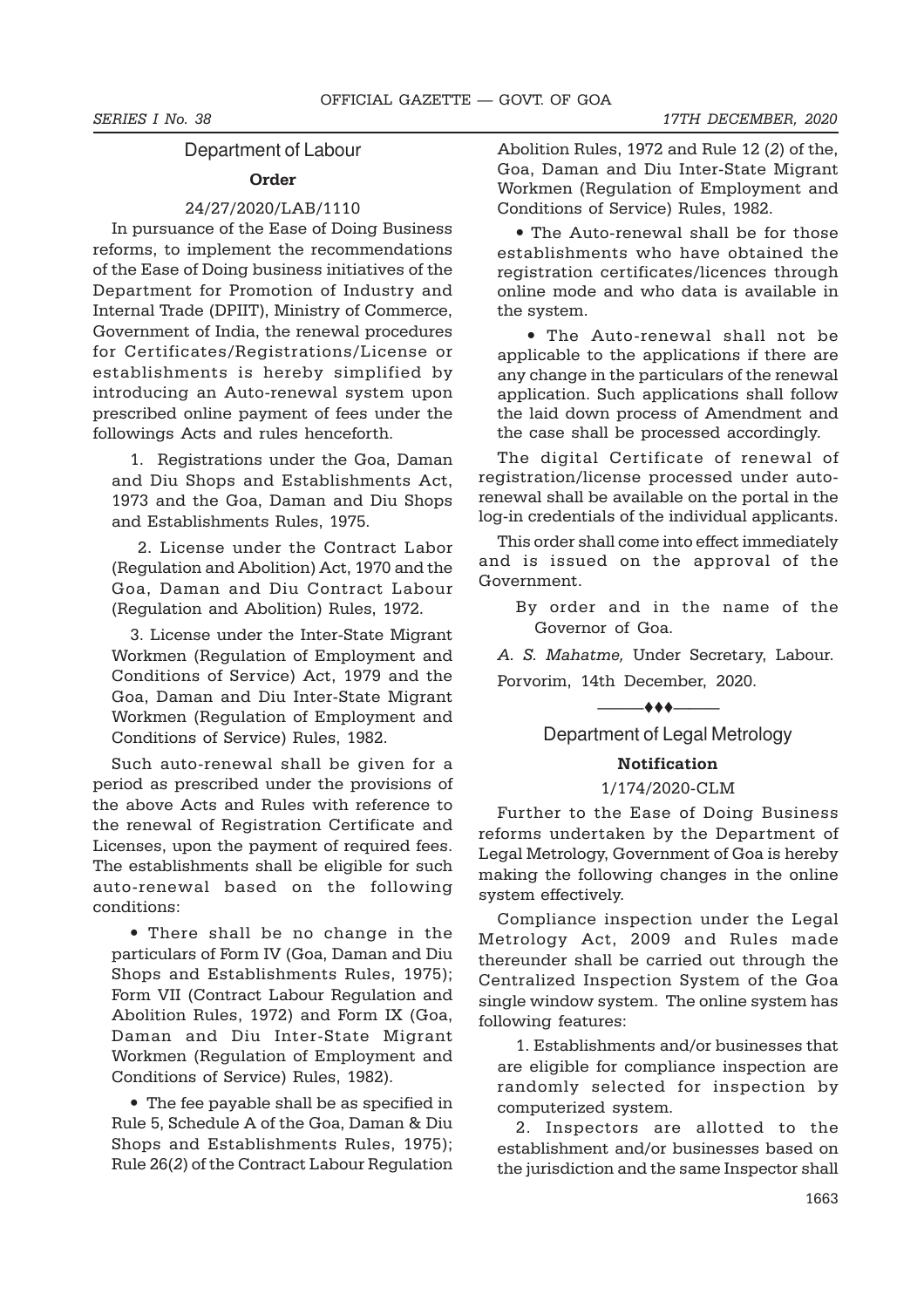not inspect a particular establishment and/ or business twice consecutively within the year.

3. Inspection report shall be uploaded to the online system within 48 hours and will be available for view by the business that was inspected.

4. Inspection shall be limited to the points that are outlined in the checklist. The format of the inspection checklist along with the procedure may be accessed through the Department's website https://clm.goa.gov.in.

Due to the uniform nature and characteristics of weights and measures that are used across small, medium or large businesses, no distinction may be made based on risk. All businesses are, therefore, assigned same risk classification and same compliance inspection shall be applicable to all.

Businesses that have satisfactory compliance inspection shall be made eligible for auto-renewal of their registration under the Legal Metrology Act, 2009 against the payment of requisite fees. The application is available on the state single window system www.goaonline.gov.in.

P. S. Shirodkar, Controller, Legal Metrology. Porvorim, 10th December, 2020.

Department of Personnel

———ttt———

## —— **Notification**

#### 1/12/2020-PER

In exercise of the powers conferred by the proviso to Article 309 of the Constitution of India, the Governor of Goa hereby makes the following rules to regulate the recruitment to the Group 'C', Non-Gazetted, Non-Ministerial post, in the Department of Urban Development (Municipal Administration), Government of Goa, namely:—

1. Short title, application and commencement.— $(1)$  These rules may be called the Government of Goa, Department of Urban Development (Municipal Administration), Group 'C', Non-Gazetted, Non-Ministerial post, Recruitment Rules, 2020.

1664 (2) They shall apply to the post specified in column (1) of the Schedule to these rules (hereinafter called as the "said Schedule").

(3) They shall come into force from the date of their publication in the Official Gazette.

2. Number, classification and level in the pay matrix.— The number of posts, classification of the said post and the level in the pay matrix attached thereto shall be as specified in column (2) to (4) of the said Schedule:

Provided that the Government may vary the number of posts as specified in column (2) of the said Schedule from time to time subject to exigencies of work.

3. Method of recruitment, age limit and other qualifications.— The method of recruitment to the said post, age limit, qualifications and other matters connected therewith shall be as specified in columns (5) to (13) of the said Schedule.

4. Disqualification.— No person who has entered into or contracted a marriage with a person having a spouse living or who, having a spouse living, has entered into or contracted a marriage with any person, shall be eligible for appointment to the service:

Provided that the Government may, if satisfied that such marriage is permissible under the personal law applicable to such person and the other party to the marriage and that there are other grounds for so doing, exempt any person from the operation of this rule.

5. Power to relax.— Where the Government is of the opinion that it is necessary or expedient so to do, it may, by order, for reasons to be recorded in writing, relax any of the provisions of these rules with respect to any class or category of persons.

6. Saving.— Nothing in these rules shall affect reservations, relaxation of age limit and other concessions required to be provided for Scheduled Castes, Scheduled Tribes, Other Backward Classes, Ex-servicemen and other special categories of persons in accordance with the orders issued by the Government from time to time in that regard.

By order and in the name of the Governor of Goa.

Maya Pednekar, Under Secretary (Personnel-I).

Porvorim, 10th December, 2020.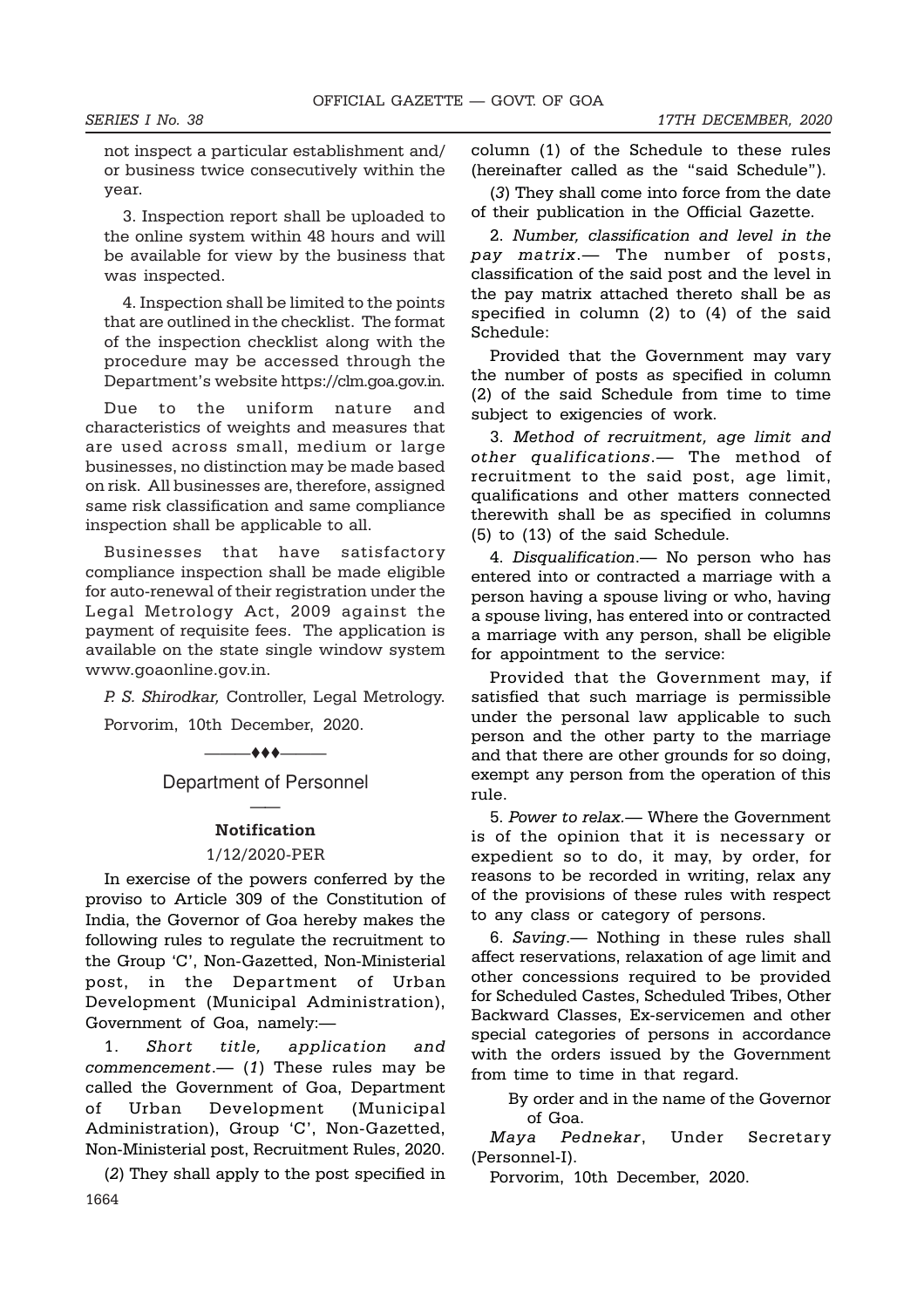|                 | SERIES I No. 38                                                                                                                                                                                                |                   |                                                                                                                                                                                                                                                    | 17TH DECEMBER, 2020 |
|-----------------|----------------------------------------------------------------------------------------------------------------------------------------------------------------------------------------------------------------|-------------------|----------------------------------------------------------------------------------------------------------------------------------------------------------------------------------------------------------------------------------------------------|---------------------|
|                 | Commission<br>consulted in<br>recruitment<br>Goa Public<br>which the<br>stances in<br>Service<br>is to be<br>Circum-<br>making                                                                                 | 13                | N.A.                                                                                                                                                                                                                                               |                     |
|                 | what is its<br>compo-<br>D.S.C.<br>D.P.C./<br>exists,<br>sition<br>If a                                                                                                                                        | 2                 | Group 'C',<br>D.S.C.                                                                                                                                                                                                                               |                     |
|                 | /transfer, grades<br>/deputation/<br>from which<br>promotion/<br>/deputation/<br>to be made<br>promotion/<br>/transfer is<br>In case of<br>ment by<br>recruit-                                                 | $\Xi$             | N.A.                                                                                                                                                                                                                                               |                     |
|                 | whether by direct<br>recruitment or by<br>promotion or<br>by deputation/<br>percentage of<br>the vacancies<br>to be filled by<br>/contract and<br>recruitment,<br>Method of<br>transfer/<br>methods<br>various | $\Omega$          | recruitment.<br>By direct                                                                                                                                                                                                                          |                     |
|                 | probation,<br>Period of<br>if any                                                                                                                                                                              | ၜ                 | Two years.                                                                                                                                                                                                                                         |                     |
|                 | case of promotees<br>direct recruits will apply in the<br>qualifications prescribed for the<br>Whether age & educational                                                                                       | ${}^{\circ}$      | N.A.                                                                                                                                                                                                                                               |                     |
| <b>SCHEDULE</b> | and other qualifications<br>direct recruits<br>Educational<br>required for                                                                                                                                     | $\overline{ }$    | University or Diploma in<br>đ<br>eering from a recognized<br>Degree in Civil Engin-<br>(ii) Knowledge of Konkani.<br>Government Civil Engineering from<br>Knowledge of Marathi.<br>recognized Institution.<br>Desirable:-<br>Essential:<br>$\odot$ |                     |
|                 | Age limit<br>for direct<br>recruits                                                                                                                                                                            | ဖ                 | instructions<br>accordance<br>the Govem-<br>(Relaxable<br>ment from<br>exceeding<br>issued by<br>with the<br>or orders<br>45 years<br>servants<br>upto five<br>years in<br>timeto<br>Not<br>for                                                    | time).              |
|                 | -selection<br>Whether<br>Classifi-Level in selection<br>post or<br>$n$ on-<br>post                                                                                                                             | Б                 | N.A.                                                                                                                                                                                                                                               |                     |
|                 | the Pay<br>Matrix                                                                                                                                                                                              | 4                 | L-5.                                                                                                                                                                                                                                               |                     |
|                 | cation                                                                                                                                                                                                         | S                 | 'C', Non-<br>Ministe-<br>Group<br>Non-<br>rial.                                                                                                                                                                                                    |                     |
|                 | Number<br>posts<br>$\mathfrak{o}\mathfrak{f}$                                                                                                                                                                  | $\mathbf{\Omega}$ | (subject Gazetted,<br>variation<br>workload)<br>dent on<br>depen-<br>$\delta$<br>$\beta$                                                                                                                                                           |                     |
|                 | nation of<br>the post<br>/desig-<br>Name/                                                                                                                                                                      | ſ                 | Engineer. (2020)<br>Junior                                                                                                                                                                                                                         |                     |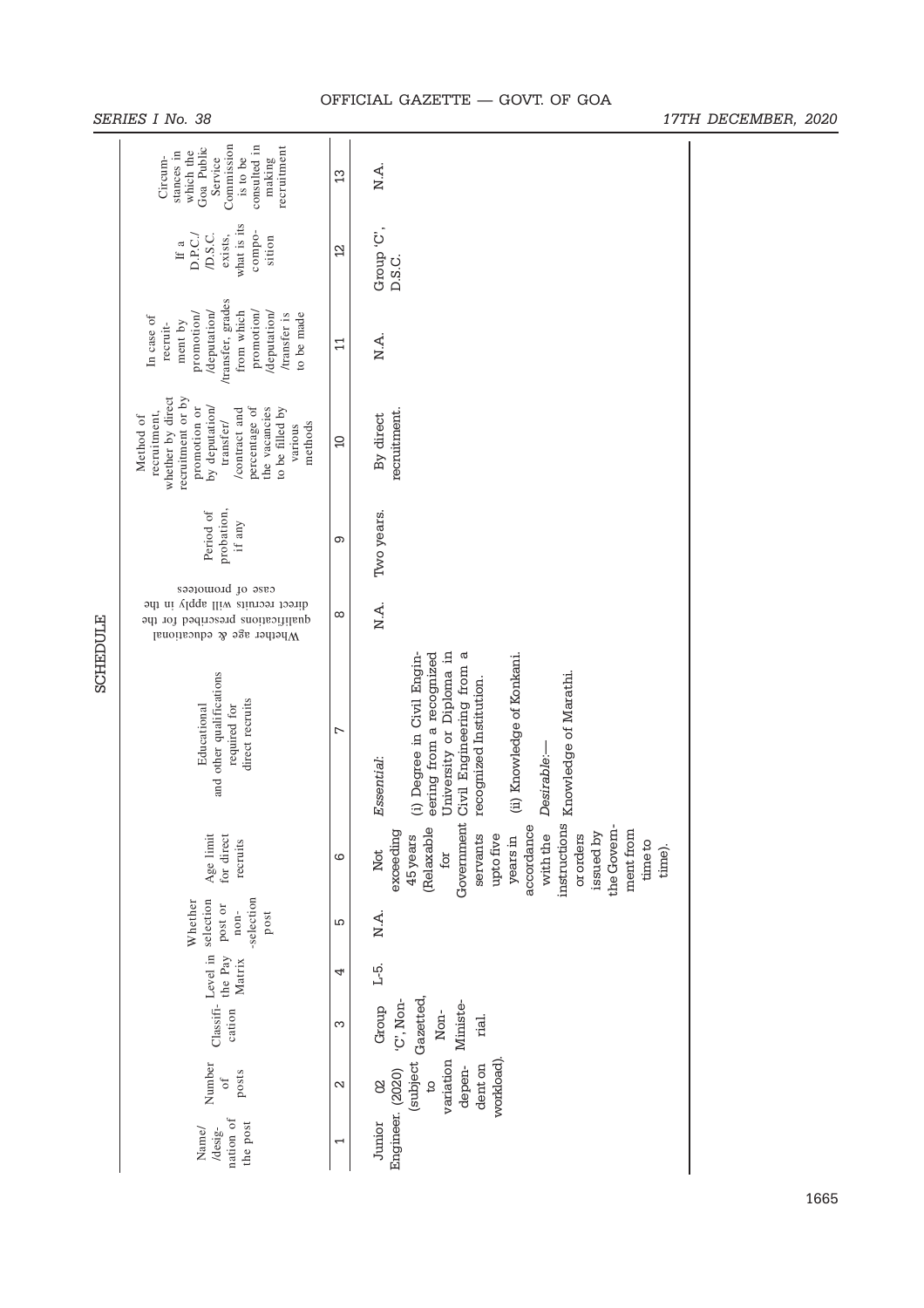#### **Notification**

## 1/12/2020-PER

In exercise of the powers conferred by the proviso to Article 309 of the Constitution of India, the Governor of Goa hereby makes the following rules to regulate the recruitment to the Goa General Service, Group 'B', Gazetted, Non-Ministerial post, in the Department of Urban Development (Municipal Administration), Government of Goa, namely:—

1. Short title, application and commencement.— $(1)$  These rules may be called the Government of Goa, Department of Urban Development (Municipal Administration), Group 'B', Gazetted, Non-Ministerial post, Recruitment Rules, 2020.

(2) They shall apply to the post specified in column (1) of the Schedule to these rules (hereinafter called as the "said Schedule").

(3) They shall come into force from the date of their publication in the Official Gazette.

2. Number, classification and level in the pay matrix.— The number of posts, classification of the said post and the level in the pay matrix attached thereto shall be as specified in column (2) to (4) of the said Schedule:

Provided that the Government may vary the number of posts as specified in column (2) of the said Schedule from time to time subject to exigencies of work.

3. Method of recruitment, age limit and other qualifications.— The method of recruitment to the said post, age limit, qualifications and other matters connected therewith shall be as specified in columns (5) to (13) of the said Schedule.

4. Disqualification.— No person who has entered into or contracted a marriage with a person having a spouse living or who, having a spouse living, has entered into or contracted a marriage with any person, shall be eligible for appointment to the service:

Provided that the Government may, if satisfied that such marriage is permissible under the personal law applicable to such person and the other party to the marriage and that there are other grounds for so doing, exempt any person from the operation of this rule.

5. Power to relax.— Where the Government is of the opinion that it is necessary or expedient so to do, it may, by order, for reasons to be recorded in writing and in consultation with the Goa Public Service Commission, relax any of the provisions of these rules with respect to any class or category of persons.

6. Saving.— Nothing in these rules shall affect reservations, relaxation of age limit and other concessions required to be provided for Scheduled Castes, Scheduled Tribes, Other Backward Classes, Ex-servicemen and other special categories of persons in accordance with the orders issued by the Government from time to time in that regard.

These rules are issued in consultation with the Goa Public Service Commission conveyed vide its letter No. COM/II/13/32/(1)/2020/2665 dated 01-12-2020.

By order and in the name of the Governor of Goa.

Maya Pednekar, Under Secretary (Personnel-I).

Porvorim, 10th December, 2020.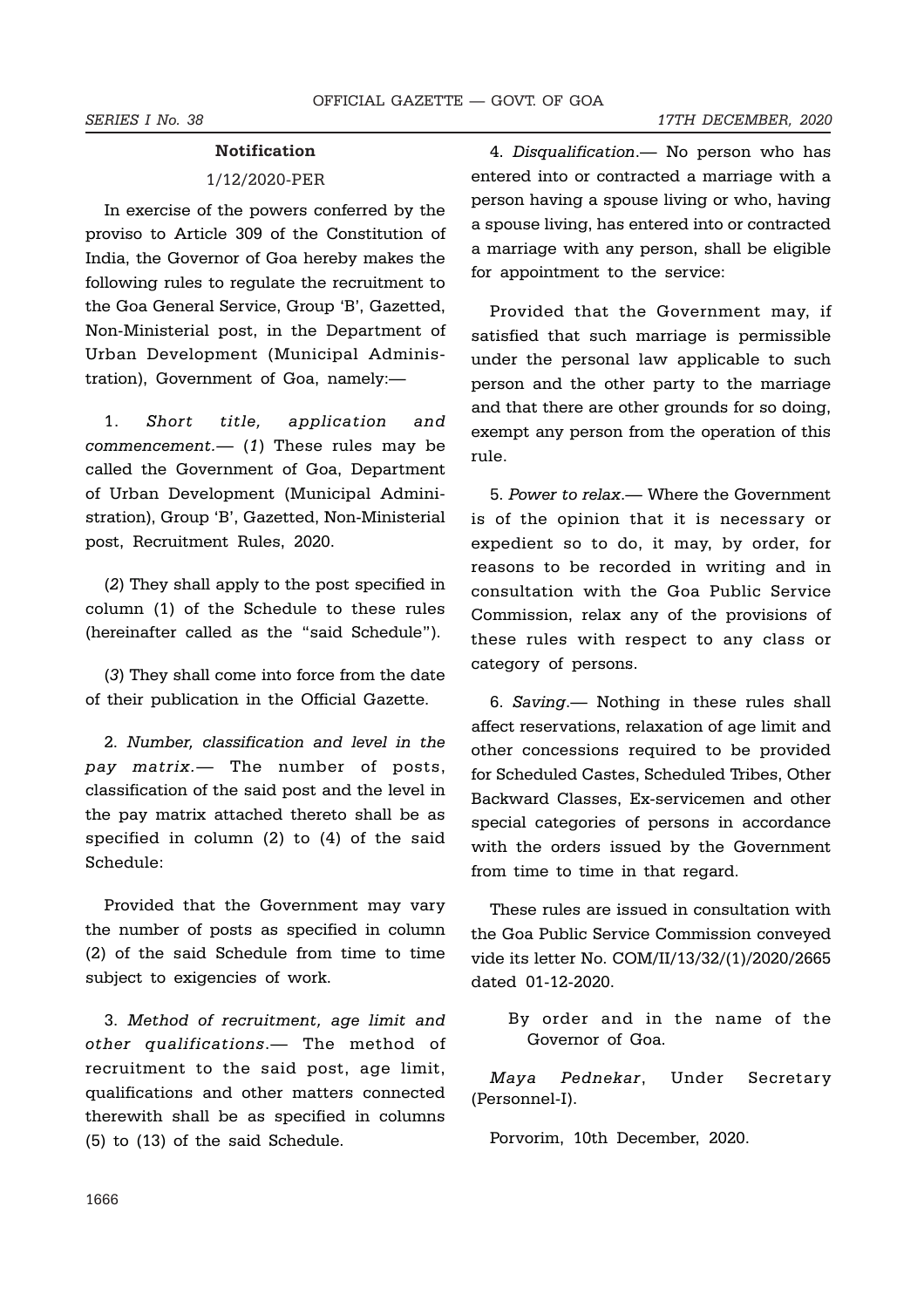|                 | Commission<br>consulted in<br>recruitment<br>Goa Public<br>stances in<br>which the<br>Circum-<br>Service<br>making<br>is to be                                                                                 | 13                       | Consultation<br>transfer on<br>deputation<br>Goa Public<br>confirmation.<br>for making<br>direct recr-<br>promotion,<br>provisions<br>necessary<br>ntment on<br>amending/<br>any of the<br>for appoi-<br>an officer<br>selecting<br>with the<br>uitment,<br>ission is<br>relaxing<br>of these<br>and for<br>Service<br>Comm-<br>rules.                                                                                                                                                                                                                                                                                                                                                                |
|-----------------|----------------------------------------------------------------------------------------------------------------------------------------------------------------------------------------------------------------|--------------------------|-------------------------------------------------------------------------------------------------------------------------------------------------------------------------------------------------------------------------------------------------------------------------------------------------------------------------------------------------------------------------------------------------------------------------------------------------------------------------------------------------------------------------------------------------------------------------------------------------------------------------------------------------------------------------------------------------------|
|                 | what is its<br>compo-<br>D.P.C.<br>exists,<br>sition<br>If a                                                                                                                                                   | $\overline{2}$           | Department-<br>Commission-<br>D.P.C. cons-<br>Goa Public<br>Member of<br>Group 'B',<br>Chairman<br>(iii) Admi-<br>Secretary/<br>nistrative<br>Secretary<br>(ii) Chief<br>nominee-<br>isting of<br>Member.<br>$(i)$ Chai-<br>Head of<br>Member.<br>rman or<br>Service<br>or his                                                                                                                                                                                                                                                                                                                                                                                                                        |
|                 | /transfer, grades<br>/deputation/<br>from which<br>promotion/<br>promotion/<br>/deputation/<br>/transfer is<br>to be made<br>In case of<br>ment by<br>recruit-                                                 | $\mathbf{1}$             | years regular<br>in Civil Engi-<br>and posses-<br>Junior Engi-<br>sing Degree<br>oma in Civil<br>Government<br>Engineering<br>under State<br>Transfer on<br>Official hol-<br>deputation:<br>ding analo-<br>eight years<br>and posse-<br>ssing Dipl-<br>Promotion:<br>neering or<br>gous post<br>the grade<br>the grade<br>of regular<br>service in<br>neer with<br>service in<br>with five<br>Engineer<br>Junior                                                                                                                                                                                                                                                                                      |
|                 | whether by direct<br>recruitment or by<br>by deputation/<br>promotion or<br>percentage of<br>the vacancies<br>to be filled by<br>/contract and<br>recruitment,<br>Method of<br>transfer/<br>methods<br>various | $\Omega$                 | By promotion,<br>by transfer on<br>failing which,<br>failing both,<br>deputation,<br>recruitment.<br>by direct                                                                                                                                                                                                                                                                                                                                                                                                                                                                                                                                                                                        |
|                 | probation,<br>Period of<br>if any $\,$                                                                                                                                                                         | တ                        | Two years.                                                                                                                                                                                                                                                                                                                                                                                                                                                                                                                                                                                                                                                                                            |
|                 | case of promotees<br>direct recruits will apply<br>əyı<br>UI<br>qualifications prescribed for the<br>Whether age & educational                                                                                 | $\infty$                 | in column<br>extent as<br>indicated<br>Age: No.<br>cations:<br>Qualifi-<br>Educa-<br>To the<br>tional<br>$(11)$ .                                                                                                                                                                                                                                                                                                                                                                                                                                                                                                                                                                                     |
| <b>SCHEDULE</b> | and other qualifications<br>direct recruits<br>required for<br>Educational                                                                                                                                     | ∼                        | with the<br>availability of suitable<br>on the recommendation of<br>Note: In case of non-<br>knowledge of Konkani for<br>the post, the Goa Public<br>recommend a candidate if<br>this requirement can be<br>relaxed by the Government<br>the Goa Public Service<br>(i) Five years experience in<br>(i) Degree in Civil Engin-<br>eering from a recognized<br>otherwise found fit and<br>Commission, if the Gover-<br>nment is of the opinion<br>(ii) Knowledge of Konkani.<br>Service Commission may<br>that it is necessary or expe-<br>(ii) Knowledge of Marathi.<br>the field of Civil Engin-<br>University or equivalent.<br>dient so to do.<br>candidate<br>Desirable:-<br>Essential:<br>eering. |
|                 | Age limit<br>for direct<br>recruits                                                                                                                                                                            | ဖ                        | Government<br>accordance<br>instructions<br>the Govern-<br>(Relaxable<br>ment from<br>exceeding<br>issued by<br>servants<br>upto five<br>with the<br>ororders<br>45 years<br>years in<br>time to<br>time).<br>Not<br>for                                                                                                                                                                                                                                                                                                                                                                                                                                                                              |
|                 | -selection<br>Whether<br>Classifi- Level in selection<br>post or<br>non-<br>post                                                                                                                               | 5                        | Selec-<br>tion.                                                                                                                                                                                                                                                                                                                                                                                                                                                                                                                                                                                                                                                                                       |
|                 | the Pay<br>Matrix                                                                                                                                                                                              | 4                        | L7.                                                                                                                                                                                                                                                                                                                                                                                                                                                                                                                                                                                                                                                                                                   |
|                 | cation                                                                                                                                                                                                         | Ω                        | Gazetted,<br>Ministe-<br>General<br>Service,<br>Group<br>Non-<br>Goa<br>$\mathbf{\hat{B}}$ ,<br>rial.                                                                                                                                                                                                                                                                                                                                                                                                                                                                                                                                                                                                 |
|                 | Number<br>posts<br>$\circ$ f                                                                                                                                                                                   | $\mathbf{\Omega}$        | workload).<br>variation<br>dent on<br>(subject<br>depen-<br>₿,<br><b>S</b>                                                                                                                                                                                                                                                                                                                                                                                                                                                                                                                                                                                                                            |
|                 | nation of<br>the post<br>/desig-<br>Name/                                                                                                                                                                      | $\overline{\phantom{0}}$ | Engineer. (2020)<br>Assistant                                                                                                                                                                                                                                                                                                                                                                                                                                                                                                                                                                                                                                                                         |

SERIES I No. 38 17TH DECEMBER, 2020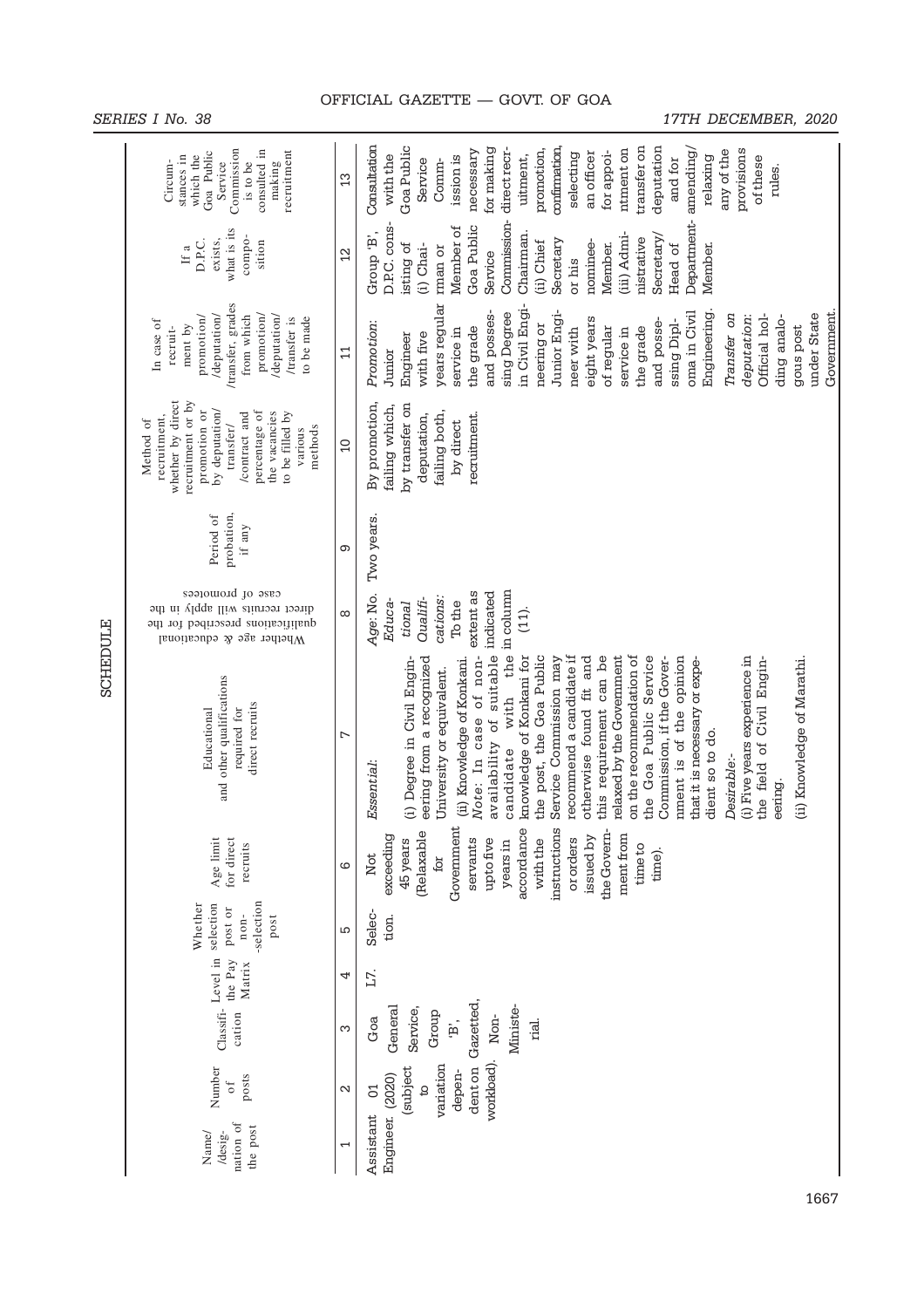#### Notification

## 1/29/86-PER (Pt. file)

In exercise of the powers conferred by the proviso to Article 309 of the Constitution of India and in supersession of the existing recruitment rules for the post of Police Inspector notified vide Government Notification No. 1/26/76-PER (Vol. IV) dated 24-12-1999, published in the Official Gazette, Series I No. 43 dated 20-01-2000, the Governor of Goa hereby makes the following rules to regulate the recruitment to the Group 'B', Non-Ministerial, Non-Gazetted post, in the Office of the Director General of Police, Government of Goa, namely:—

 1. Short title, application and  $comment. — (1)$  These rules may be called the Government of Goa, Office of the Director General of Police, Group 'B', Non- -Ministerial, Non-Gazetted post, Recruitment Rules, 2020.

(2) They shall apply to the post specified in column (1) of the Schedule to these rules (hereinafter called as the "said Schedule").

(3) They shall come into force from the date of their publication in the Official Gazette.

 2. Number, classification and level in the pay matrix.— The number of posts, classification of the said post and level in the pay matrix thereof shall be as specified in columns (2) to (4) of the said Schedule:

Provided that the Government may vary the number of posts as specified in column (2) of the said Schedule from time to time subject to exigencies of work.

3. Method of recruitment, age limit and other qualifications.— The method of recruitment to the said post, age limit,

qualifications and other matters connected therewith shall be as specified in columns (5) to (13) of the said Schedule.

4. Disqualification.— No person who has entered into or contracted a marriage with a person having a spouse living or who, having a spouse living, has entered into or contracted a marriage with any person, shall be eligible for appointment to the service:

Provided that the Government may, if satisfied that such marriage is permissible under the personal law applicable to such person and the other party to the marriage and that there are other grounds for so doing, exempt any person from the operation of this rule.

5. Power to relax.— Where, the Government is of the opinion that it is necessary or expedient so to do, it may, by order, for reasons to be recorded in writing and in consultation with the Goa Public Service Commission, relax any of the provisions of these rules with respect to any class or category of persons.

6. Saving.— Nothing in these rules shall affect reservation, relaxation of age limit and other concessions required to be provided for Scheduled Castes, Scheduled Tribes, Other Backward Classes, Ex-servicemen and other special categories of persons in accordance with the orders issued by the Government from time to time in that regard.

These rules are issued in consultation with the Goa Public Service Commission conveyed vide its letters No. COM/II/13/37 (1)/95/2726 dated 09-12-2020.

By order and in the name of the Governor of Goa.

Maya Pednekar, Under Secretary (Personnel-I).

Porvorim, 11th December, 2020.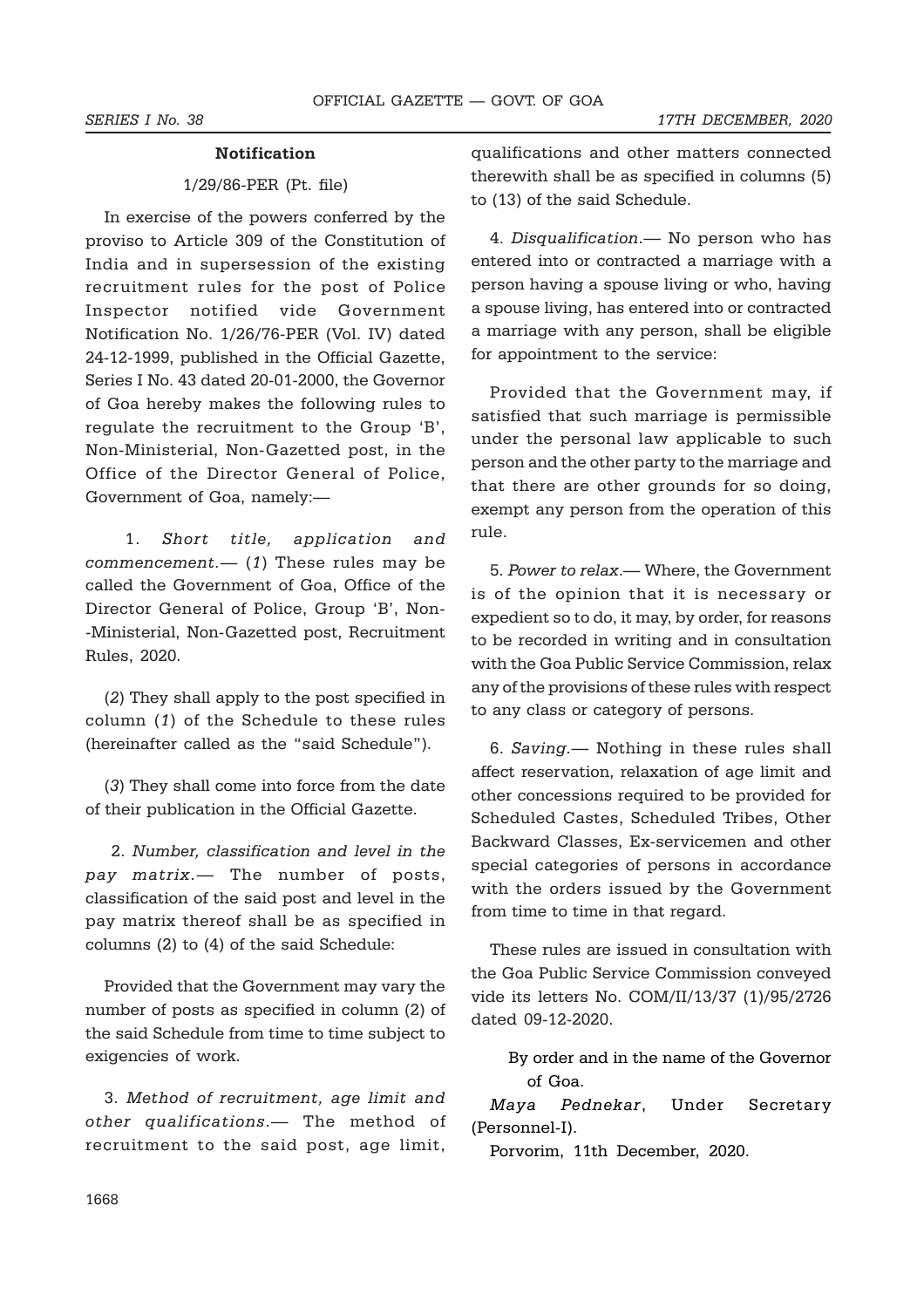|          | SERIES I No. 38<br>17TH DECEMBER, 2020                                                                                                                                                                         |                |                                                                                                                                                                                                                                                                                                                                                    |  |  |  |
|----------|----------------------------------------------------------------------------------------------------------------------------------------------------------------------------------------------------------------|----------------|----------------------------------------------------------------------------------------------------------------------------------------------------------------------------------------------------------------------------------------------------------------------------------------------------------------------------------------------------|--|--|--|
|          | Commission<br>consulted in<br>recruitment<br>Goa Public<br>which the<br>stances in<br>making<br>Service<br>is to be<br>Circum-                                                                                 | $\mathfrak{L}$ | Consultation<br>confirmation<br>Goa Public<br>for making<br>amending/<br>any of the<br>necessary<br>provisions<br>/relaxing<br>with the<br>ission is<br>of these<br>and for<br>Service<br>Comm-<br>rules.                                                                                                                                          |  |  |  |
|          | what is its<br>compo-<br>D.P.C./<br>D.S.C.<br>exists,<br>sition<br>If a                                                                                                                                        | $\overline{2}$ | Commission-promotion,<br>confirmation<br>Department-<br>D.P.C. cons-<br>Goa Public<br>Group 'B',<br>Chairman.<br>promotion<br>isting of:-<br>$(3)$ Admi-<br>Secretary.<br>nistrative<br>Secretary<br>$(1)$ Chai-<br>(2) Chief<br>nominee-<br>Member.<br>Member,<br>Member.<br>Head of<br>Service<br>$r$ man $/$<br>or his<br>only).<br>and<br>(For |  |  |  |
|          | /transfer, grades<br>/deputation/<br>from which<br>promotion<br>/deputation/<br>promotion/<br>/transfer is<br>to be made<br>In case of<br>ment by<br>recruit-                                                  | $\Xi$          | years regular<br>Police Sub-<br>Promotion:<br>the grade.<br>service in<br>Inspector<br>with five                                                                                                                                                                                                                                                   |  |  |  |
|          | whether by direct<br>recruitment or by<br>promotion or<br>by deputation/<br>percentage of<br>the vacancies<br>to be filled by<br>/contract and<br>recruitment,<br>Method of<br>transfer/<br>methods<br>various | $\Omega$       | By promotion.                                                                                                                                                                                                                                                                                                                                      |  |  |  |
|          | probation,<br>Period of<br>if any $\,$                                                                                                                                                                         | ၜ              | Two years.                                                                                                                                                                                                                                                                                                                                         |  |  |  |
|          | case of promotees<br>direct recruits will apply in the<br>qualifications prescribed for the<br>Whether age & educational                                                                                       | ${}^{\circ}$   | N.A.                                                                                                                                                                                                                                                                                                                                               |  |  |  |
| SCHEDULE | and other qualifications<br>direct recruits<br>required for<br>Educational                                                                                                                                     | $\overline{ }$ | N.A.                                                                                                                                                                                                                                                                                                                                               |  |  |  |
|          | Age limit<br>for direct<br>recruits                                                                                                                                                                            | ပ              | N.A.                                                                                                                                                                                                                                                                                                                                               |  |  |  |
|          | -selection<br>Whether<br>Classifi- Level in selection<br>post or<br>non-<br>post                                                                                                                               | Б              | Selec-<br>tion.                                                                                                                                                                                                                                                                                                                                    |  |  |  |
|          | the Pay<br>Matrix                                                                                                                                                                                              | 4              | L-7.                                                                                                                                                                                                                                                                                                                                               |  |  |  |
|          | cation                                                                                                                                                                                                         | S              | Gazetted.<br>'B', Non-<br>Ministe-<br>Group                                                                                                                                                                                                                                                                                                        |  |  |  |
|          | Number<br>posts<br>$\sigma f$                                                                                                                                                                                  | 2              | variation rial, Non-<br>workload).<br>(subject<br>dent on<br>depen-<br>111<br>$\beta$                                                                                                                                                                                                                                                              |  |  |  |
|          | nation of<br>the post<br>Name/<br>/desig-                                                                                                                                                                      | 1              | Inspector (2020)<br>Police                                                                                                                                                                                                                                                                                                                         |  |  |  |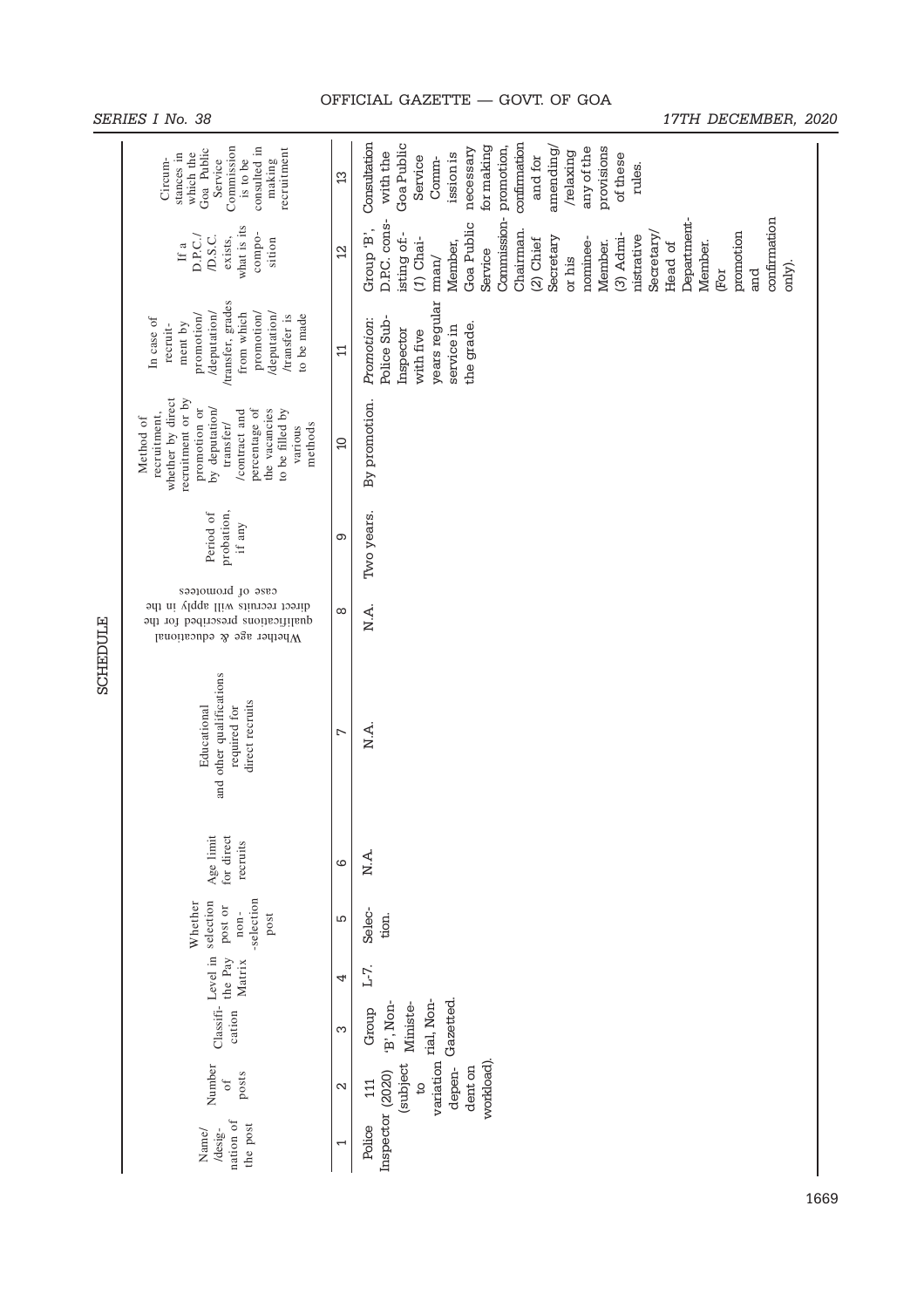### Notification

## 1/29/86-PER (Pt. file)

In exercise of the powers conferred by the proviso to Article 309 of the Constitution of India, the Governor of Goa hereby makes the following rules to regulate the recruitment to the Group 'C', Non-Ministerial, Non-Gazetted posts, in the Office of the Director General of Police, Government of Goa, namely:—

1. Short title, application and  $comment. — (1)$  These rules may be called the Government of Goa, Office of the Director General of Police, Group 'C', Non- -Ministerial, Non-Gazetted posts, Recruitment Rules, 2020.

(2) They shall apply to the posts specified in column (2) of the Schedule to these rules (hereinafter called as the "said Schedule").

(3) They shall come into force from the date of their publication in the Official Gazette.

 2. Number, classification and level in the pay matrix.— The number of posts, classification of the said posts and level in the pay matrix thereof shall be as specified in columns (3) to (5) of the said Schedule:

Provided that the Government may vary the number of posts as specified in column (3) of the said Schedule from time to time subject to exigencies of work .

3. Method of recruitment, age limit and other qualifications.— The method of recruitment to the said posts, age limit, qualifications and other matters connected therewith shall be as specified in columns (6) to (14) of the said Schedule.

4. Disqualification.— No person who has entered into or contracted a marriage with a person having a spouse living or who, having a spouse living, has entered into or contracted a marriage with any person, shall be eligible

for appointment to the service:

Provided that the Government may, if satisfied that such marriage is permissible under the personal law applicable to such person and the other party to the marriage and that there are other grounds for so doing, exempt any person from the operation of this rule.

5. Power to relax.— Where, the Government is of the opinion that it is necessary or expedient so to do, it may, by order, for reasons to be recorded in writing, relax any of the provisions of these rules with respect to any class or category of persons.

6. Saving.— Nothing in these rules shall affect reservation, relaxation of age limit and other concessions required to be provided for Scheduled Castes, Scheduled Tribes, Other Backward Classes, Ex-servicemen and other special categories of persons in accordance with the orders issued by the Government from time to time in that regard.

 7. These rules are issued in supersession  $of.$ —

(i) the Recruitment Rules for the post of Assistant Sub-Inspector, notified vide Government Notification No. 1/26/76-PER (Vol. IV) dated 08-06-1984, published in the Official Gazette, Series I No. 11 dated 14-06-1984;

(*ii*) the Recruitment Rules for the post of Head Constable, notified vide Government Notification No. 1-26 (i)/76-Div. I dated 01-01-1978 published in the Official Gazette Series I No. 46 dated 16-02-1978.

By order and in the name of the Governor of Goa.

Maya Pednekar, Under Secretary (Personnel-I).

Porvorim, 11th December, 2020.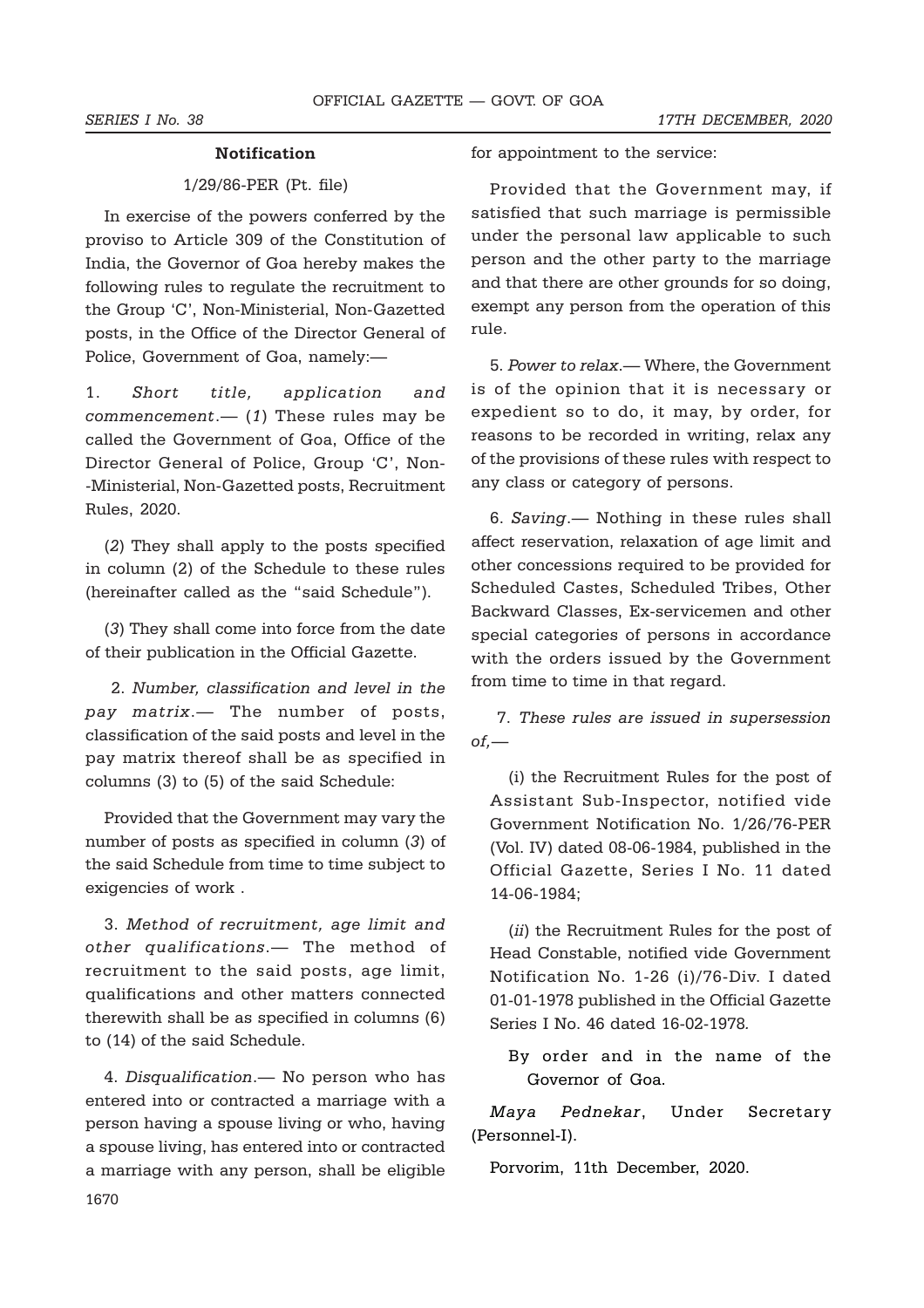| Commission<br>consulted in<br>recruitment<br>Goa Public<br>stances in<br>which the<br>Service<br>is to be<br>Circum-<br>making                                                                                 | $\overline{4}$    | N.A.                                                                                                                                                                                | N.A.                                                                                                                                                                                                         |
|----------------------------------------------------------------------------------------------------------------------------------------------------------------------------------------------------------------|-------------------|-------------------------------------------------------------------------------------------------------------------------------------------------------------------------------------|--------------------------------------------------------------------------------------------------------------------------------------------------------------------------------------------------------------|
| what is its<br>compo-<br>D.S.C.<br>exists,<br>D.P.C.<br>sition<br>If a                                                                                                                                         | $\mathfrak{L}$    | Group 'C',<br>D <sub>PC</sub>                                                                                                                                                       | Group 'C',<br>D.P.C.                                                                                                                                                                                         |
| /transfer, grades<br>promotion<br>/deputation/<br>from which<br>/deputation/<br>promotion/<br>/transfer is<br>to be made<br>In case of<br>ment by<br>recruit-                                                  | $\overline{2}$    | grade subject<br>service in the<br>to passing of<br>Departmental<br>years regular<br>examination<br>and parade<br>Promotion:<br>with three<br>Constable<br>written<br>Head<br>test. | having passed<br>prescribed for<br>service in the<br>years regular<br>the training<br>Promotion:<br>with three<br>Constable<br>Constable<br>excluding<br>period of<br>training,<br>grade<br>Police<br>Police |
| whether by direct<br>recruitment or by<br>promotion or<br>by deputation/<br>percentage of<br>to be filled by<br>the vacancies<br>/contract and<br>recruitment,<br>Method of<br>methods<br>transfer/<br>various | $\Xi$             | promotion.<br>By                                                                                                                                                                    | promotion.<br>By                                                                                                                                                                                             |
| Period of<br>probation,<br>if any                                                                                                                                                                              | $\Omega$          | N A.                                                                                                                                                                                | years.<br>Two                                                                                                                                                                                                |
| case of promotees<br>direct recruits will apply in the<br>qualifications prescribed for the<br>Whether age & educational                                                                                       | Θ                 | N.A.                                                                                                                                                                                | N.A.                                                                                                                                                                                                         |
| qualifications<br>direct recruits<br>required for<br>Educational<br>and other                                                                                                                                  | ${}^{\circ}$      | N.A.                                                                                                                                                                                | N.A.                                                                                                                                                                                                         |
| Age limit<br>for direct<br>recruits                                                                                                                                                                            | $\overline{ }$    | N.A.                                                                                                                                                                                | N.A.                                                                                                                                                                                                         |
| -selection<br>selection<br>Whether<br>post or<br>$non-$<br>post                                                                                                                                                | $\circ$           | Selec-<br>tion.                                                                                                                                                                     | Selec-<br>tion.                                                                                                                                                                                              |
| Level in<br>the Pay<br>Matrix                                                                                                                                                                                  | S                 | Г4.                                                                                                                                                                                 | $L_{\overline{4}}$                                                                                                                                                                                           |
| Classifi-<br>cation                                                                                                                                                                                            | 4                 | rial, Non-<br>Group'C'<br>Gazetted.<br>Ministe-<br>Non-                                                                                                                             | Croup'C"<br>Gazetted.<br>rial, Non-<br>Ministe-<br>Non-                                                                                                                                                      |
| Number<br>posts<br>$\circ$ f                                                                                                                                                                                   | S                 | dependent<br>variation<br>workload)<br>(Subject<br>(2020)<br>$\overline{a}$<br>411<br>$\beta$                                                                                       | dependent<br>workload)<br>variation<br>(Subject<br>(2020)<br>1274<br>co<br>$\beta$                                                                                                                           |
| nation of<br>the post<br>/desig-<br>Name/                                                                                                                                                                      | $\mathbf{\Omega}$ | Assistant<br>Inspector.<br>$Sub-$                                                                                                                                                   | Constable<br>Head                                                                                                                                                                                            |
| Σó.<br>Sr.                                                                                                                                                                                                     | 1                 | $\ddot{ }$                                                                                                                                                                          | $\mathbf{r}$                                                                                                                                                                                                 |

SCHEDULE

SERIES I No. 38 17TH DECEMBER, 2020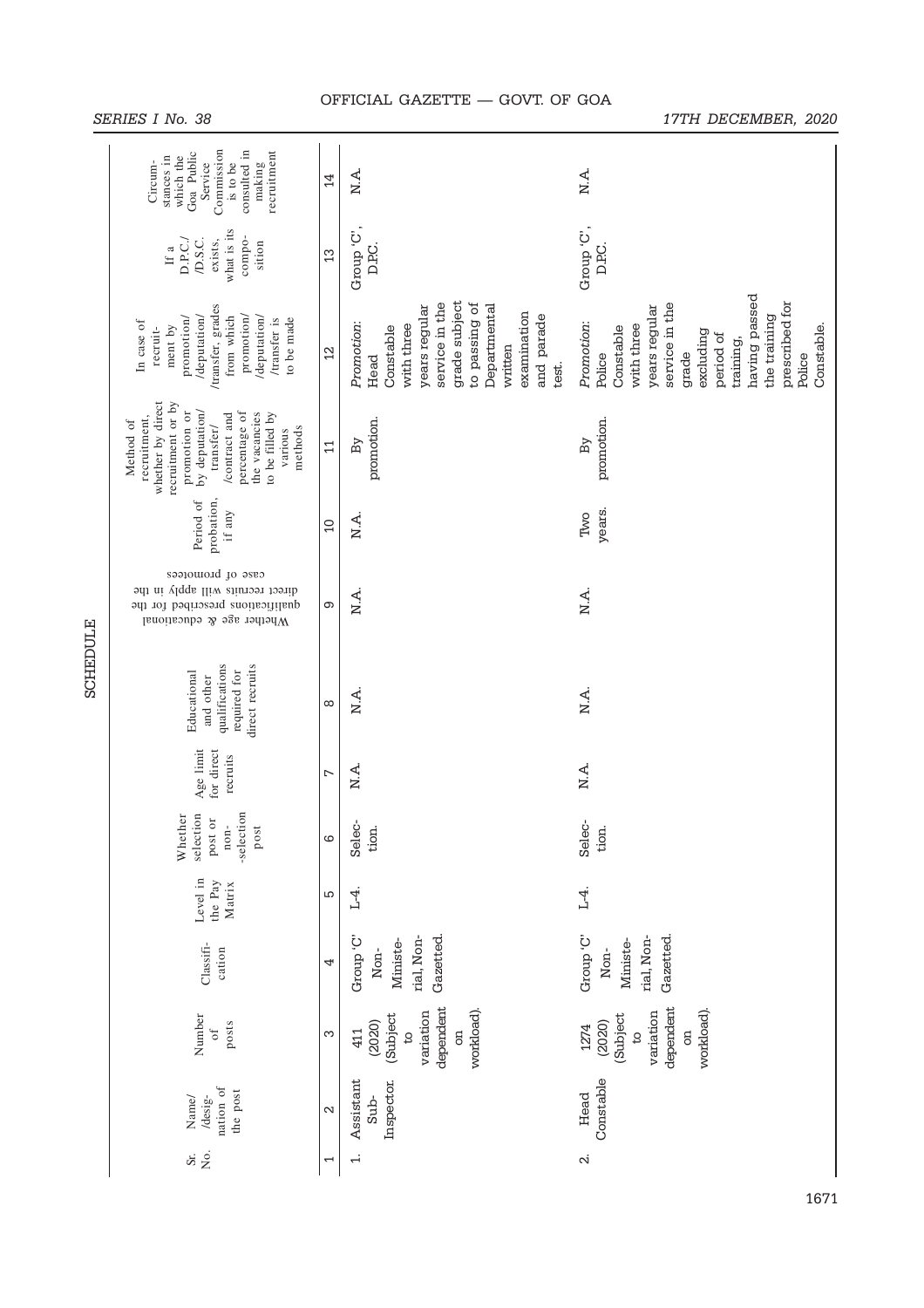#### Addendum

#### 15/12/96-PER/5308

Read: 1) Order No. 15/12/96-PER/3386 dated 20-12-2018.

2) Corrigendum No. 15/12/96-PER/160 dated 15-01-2019.

In the order read in preamble at (1) above, after the entry '8'— the following shall be added:—

| Sr.<br>No. | Designation of<br>Post                      | Pay Scale | Existing<br>Strength | Additional post<br>approved by HLEC | Final<br>Strength |
|------------|---------------------------------------------|-----------|----------------------|-------------------------------------|-------------------|
|            | 2                                           | 3         | 4                    | 5                                   | 6                 |
|            | <b>Non-Ministerial (Non-Lapsable) Posts</b> |           |                      |                                     |                   |
| 9.         | Research Assistant                          | Level-6   | 00                   | 01                                  | 01                |
| 10.        | Statistical Assistant                       | Level-5   | 00                   | በ1                                  | 01                |

By order and in the name of the Governor of Goa.

Maya Pednekar, Under Secretary (Personnel-II).

Porvorim, 7th December, 2020.

# ––––––– Addendum

### 15/12/96-PER/5309

Read: 1) Order No. 15/11/96-PER/Vol. I/2834 dated 05-11-2018.

In the order read in preamble, after the entry '8'- the following entry shall be added:—

| Sr.<br>No. | Designation of<br>Post                      | Pay Scale | Existing<br>Strength | Additional post<br>approved by HLEC | Final<br>Strength |
|------------|---------------------------------------------|-----------|----------------------|-------------------------------------|-------------------|
|            | 2                                           | 3         | 4                    | 5                                   | 6                 |
|            | <b>Non-Ministerial (Non-Lapsable) Posts</b> |           |                      |                                     |                   |
| 9.         | Research Assistant                          | Level-6   | 00                   | 01                                  | 01                |
| 10.        | Statistical Assistant                       | Level-5   | 00                   | 01                                  | 01                |

By order and in the name of the Governor of Goa.

Maya Pednekar, Under Secretary (Personnel-II).

Porvorim, 7th December, 2020.

 $\leftrightarrow$   $\leftarrow$ 

Department of Water Resources

Office of the Chief Engineer

## Notification

4/4/EO-WRD/2020-21/403

In exercise of powers conferred by sections 33 of the Goa, Daman and Diu Irrigation Act, 1973 (Act No.18 of 1973) read with section 21 of the General Clauses Act, 1897 (Central Act No.